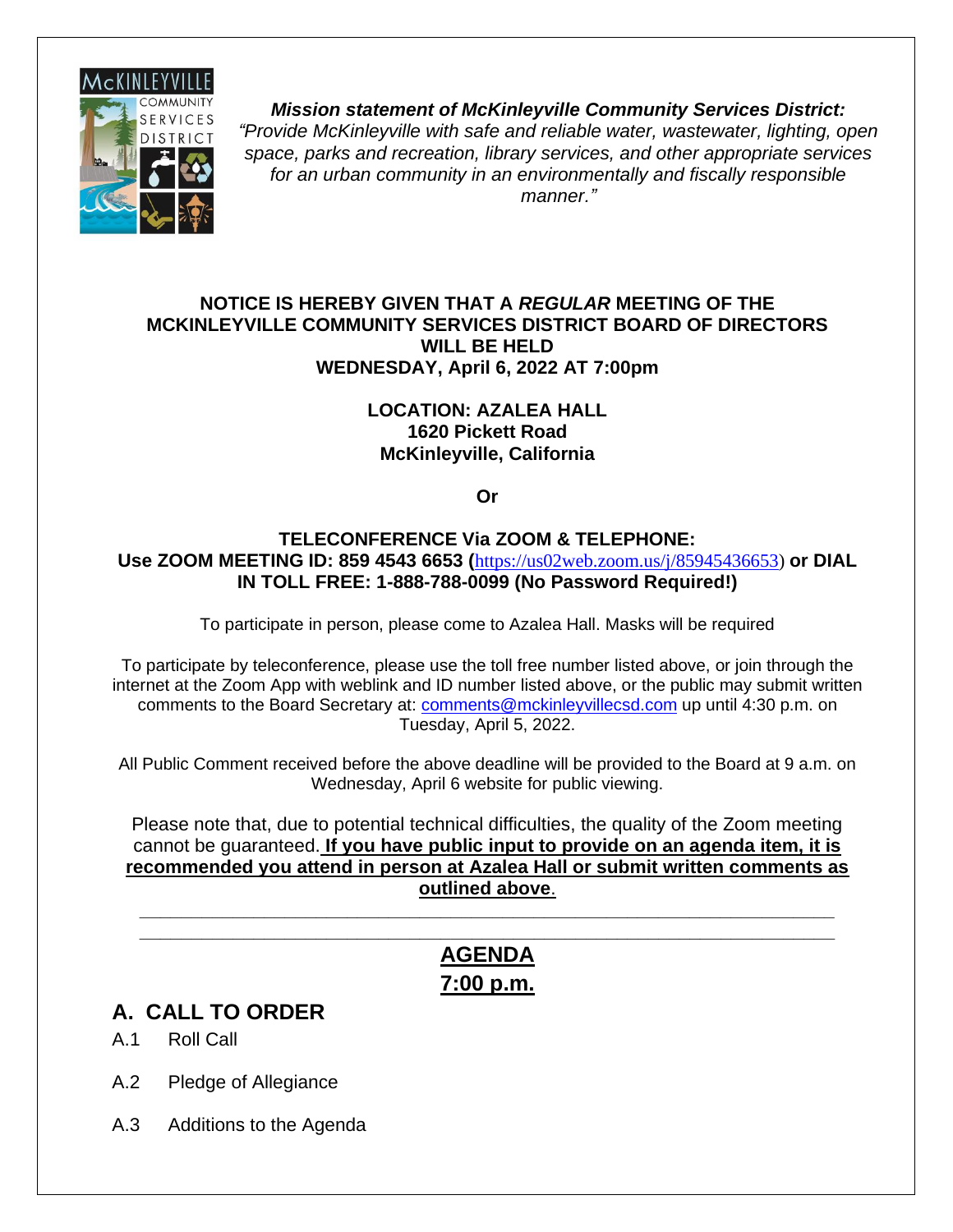*Items may be added to the Agenda in accordance with Section 54954.2(b)(2) of the Government Code (Brown Act), upon a determination by two-thirds vote of the members of the legislative body present at the time of the meeting, or, if less than two-thirds of the members are present, a unanimous vote of those members present, that there is a need to take immediate action and that the need for action came to the attention of the McKinleyville Community Services District after the Agenda was posted.* 

### A.4 Approval of the Agenda

### A.5 Closed Session Discussion

*At any time during the regular session, the Board may adjourn to closed session to consider existing or anticipated litigation, liability claims, real property negotiations, license and permit determinations, threats to security, public employee appointments, personnel matters, evaluations and discipline, labor negotiations, or to discuss with legal counsel matters within the attorney-client privilege.*

### **NO CLOSED SESSION SCHEDULED**

## **B. PUBLIC HEARINGS**

*These are items of a Quasi-Judicial or Legislative nature. Public comments relevant to these proceedings are invited*.

### **NO PUBLIC HEARING SCHEDULED**

## **C. PUBLIC COMMENT AND WRITTEN COMMUNICATIONS**

*Any person may address the Board at this time upon any subject not identified on this Agenda but within the jurisdiction of the McKinleyville Community Services District; however, any matter that requires action will be referred to staff for a report of action at a subsequent Committee or Board meeting. As to matters on the Agenda, an opportunity will be given to address the Board when the matter is considered. Comments are limited to 3 minutes. Letters should be used for complex issues.*

## **D. CONSENT CALENDAR**

*Consent Calendar items are expected to be routine and non-controversial, to be acted upon by the Board of Directors at one time without discussion. If any Board member, staff member, or interested person requests that an item be removed from the Consent Calendar, it shall be removed so that it may be acted upon separately.*

- D.1 Consider Approval of the Minutes of the Board of Directors Attachment 1 – Draft Minutes from March 2, 2022 Attachment 2 – Draft Minutes from March 15, 2022
- D.2 Consider Approval of February 2022 Treasurer's Report
- D.3 Compliance with State Double Check Valve (DCV) Law
- D.4 Reaffirm Resolution 2021-27 Making Findings Pursuant to Government Code Section 5493, as Amended by Assembly Bill 361, and Authorizing the Continued Use of Virtual Meetings

Attachment 1 – Approved Resolution 2021-27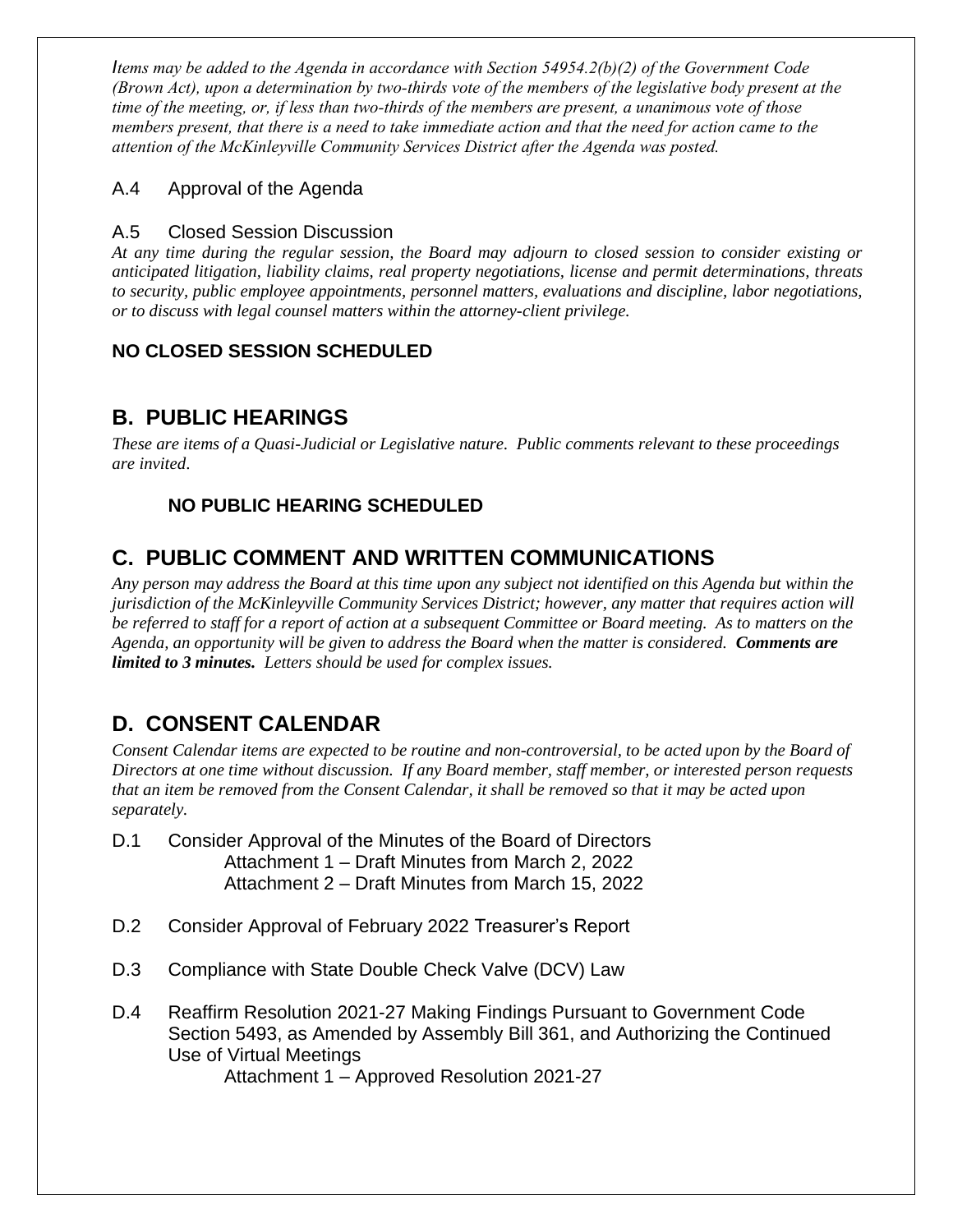D.5 Consider Attendance at the 2022 Association of California Water Authorities (ACWA) Spring Conference and Exhibition in Sacramento, CA on May 3-5, 2022 Attachment 1 – Preliminary Conference Schedule Attachment 2 – Pricing Sheet

### **E. CONTINUED AND NEW BUSINESS**

- E.1 Introduction and Welcome of Nicole Alvarado, New District Finance Director (Information) Attachment 1 – Nicole Alvarado's Resume
- E.2 Consider Adoption of Resolution 2022-09 Recognizing, Honoring, and Commending Joseph Blaine for Ten (10) Years of Service (Action) Attachment 1 – Resolution 2022-09
- E.3 Consider Adoption of Resolution 2022-08 Recognizing, Honoring, and Commending Colleen M.R. Trask for Ten (10) Years of Service (Action) Attachment 1 – Resolution 2022-08
- E.4 Employee Negotiations Regarding Proposed Three (3) Year Compensation Contract with District Employees (Action) Attachment 1 – Memo from Negotiations Committee to the Board
- E.5 Consider Second Reading and Adoption of Ordinance 2022-01 Amending Regulation 68: Latent Powers of Article VI: General Provisions of the MCSD Rules and Regulations to Include Law Enforcement Collaboration (Action) Attachment 1: Ordinance 2022-01
- E.6 Review Parks and General Fund DRAFT Operating Budget, FY 2022- 23 (Information) Attachment 1 – FY 2022-23 DRAFT Parks/General Fund and Measure B Operating Budgets
- E.7 Initiate Process for General Manager's Performance Evaluation (Direction) Attachment 1 – Exhibit A of Board Policy Manual Attachment 2 – Board of Director's Evaluation Form GM Attachment 3 – Department Head 360 Performance Evaluation of GM
- E.8 Consider Adoption of Resolution 2022-10 Opposing Initiative 21-0042A1 (Action) Attachment 1 – Resolution 2022-10 Attachment 2 – Initiative 21-0042A1 Text
- E.9 Consider Adopting Resolutions 2022-11 & 2022-12 Initiating Proceedings for the Measure B Maintenance Assessment District – Renewal for Parks, Open Space, and Recreational Facilities Annual Levy and Collection of Assessments for Fiscal Year 2022/2023; Declaring Intention to Levy and Collect the Fiscal Year 2022/2023 Annual Assessments for the Measure B Maintenance Assessment District -- Renewal for Parks, Open Space, and Recreational Facilities,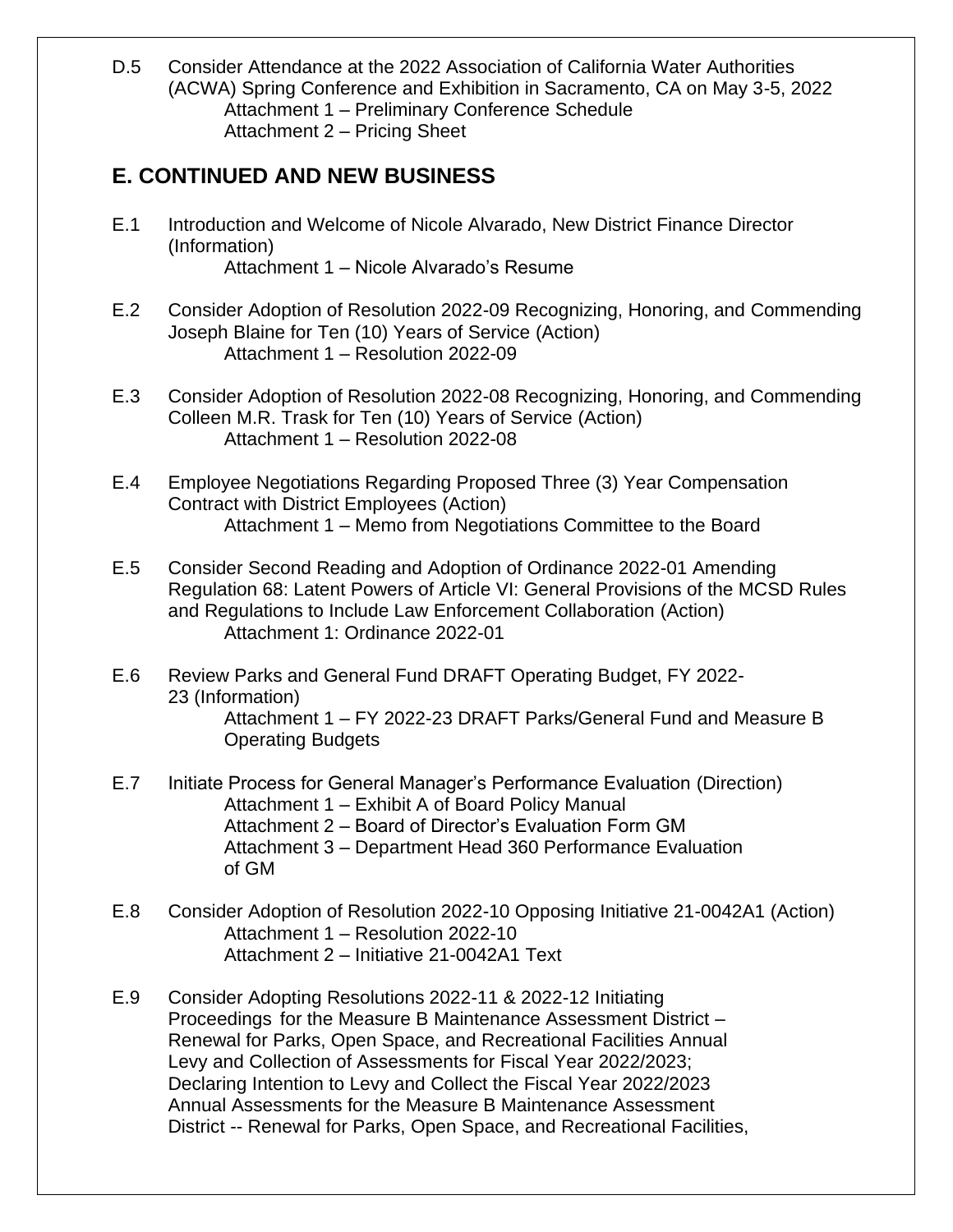Accepting and Approving the Engineer's Report and Setting the Public Hearing (Action) Attachment 1 – Resolution 2022-11 Attachment 2 – Resolution 2022-12 Attachment 3 – Draft Annual Engineer's Report for Fiscal Year 2022-2023

E.10 Consider support for the McKinleyville Municipal Advisory Committee through the use of Azalea Hall and MCSD's Hybrid Hardware & Staff for their Board Meetings (Action)

## **F. REPORTS**

*No specific action is required on these items, but the Board may discuss any particular item as required.*

- F.1 ACTIVE COMMITTEE REPORTS
	- a. Parks and Recreation Committee (Binder/Clark-Peterson)
	- b. Area Fund (John Kulstad/Clark-Peterson)
	- c. Redwood Region Economic Development Commission (Clark-Peterson/Binder)
	- d. McKinleyville Senior Center Board Liaison (Binder/Clark-Peterson)
	- e. Audit (Orsini/Couch)
	- f. Employee Negotiations (Couch/Mayo)
	- g. McKinleyville Municipal Advisory Committee (Orsini/Binder)
	- h. Humboldt Local Agency Formation Commission (Couch)
	- i. Environmental Matters Committee (Couch/Clark-Peterson)
	- j. AdHoc Committee Community Forest (Mayo/Orsini)

### F.2 LEGISLATIVE AND REGULATORY REPORTS

- F.3 STAFF REPORTS
	- a. Support Services Department (Colleen M.R. Trask)
	- b. Operations Department (James Henry)
	- c. Parks & Recreation Department (Lesley Frisbee)
	- d. General Manager (Pat Kaspari)

Attachment 1 – WWMF Monthly Self-Monitoring Report

- F.4 PRESIDENT'S REPORT
- F.5 BOARD MEMBER COMMENTS, ANNOUNCEMENTS, REPORTS AND AGENDA ITEMS REQUESTS

## **G. ADJOURNMENT**

# **Posted 5:00 pm on April 1, 2022**

*Pursuant to California Government Code Section 54957.5. this agenda and complete Board packet are available for public inspection on the web at McKinleyvillecsd.com/minutes or upon request at the MCSD office, 1656 Sutter Road, McKinleyville. A complete packet is also available for viewing at the McKinleyville Library at 1606 Pickett*